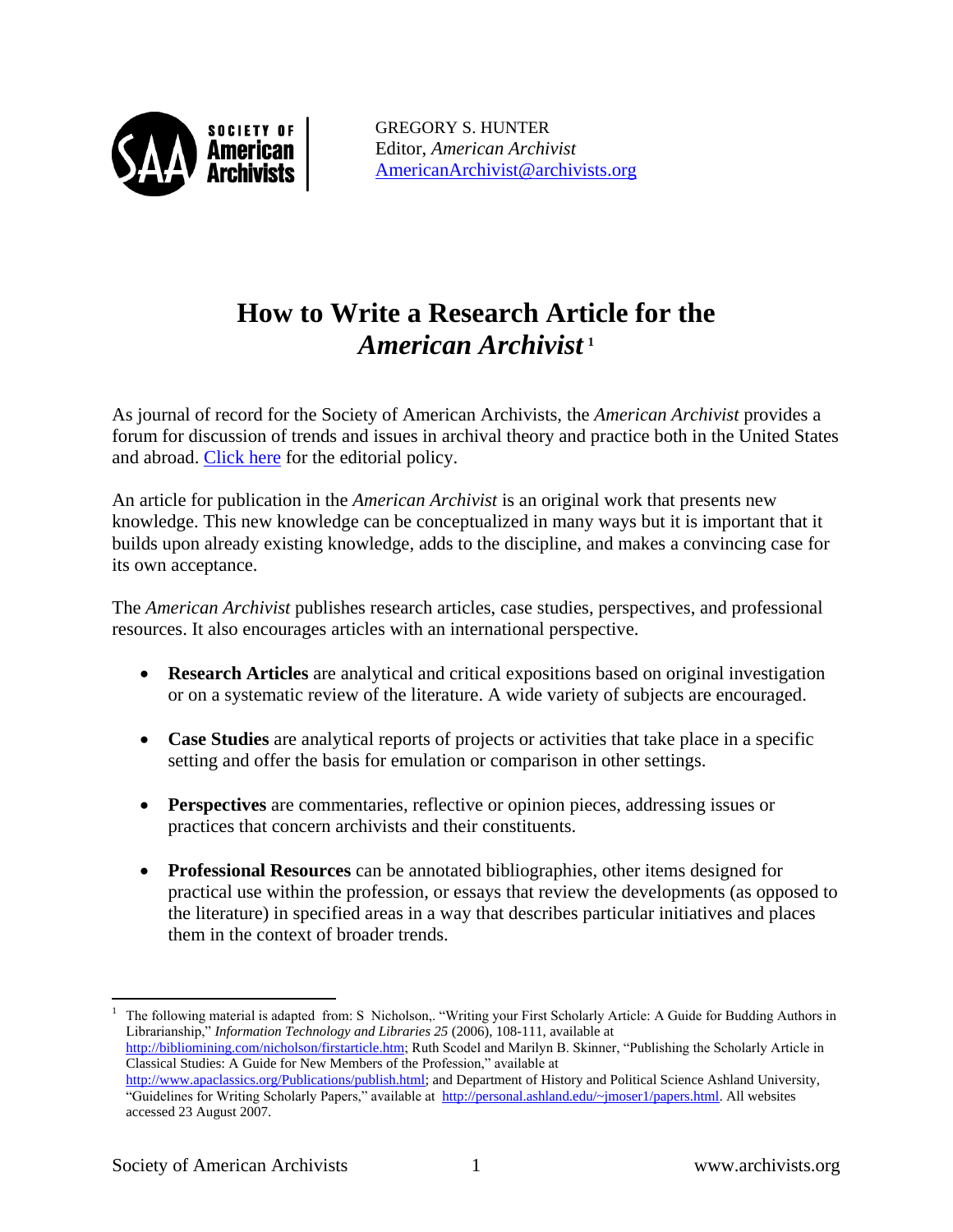# **Content**

An old and well-tested formula for sermon-writing states:

Tell them what you want to tell them Tell them what you have to tell them Tell them what you've told them

This formula can also be applied to professional papers; in the first section, clearly set out your thesis or research question; in the second section, explain your research or thesis in as much detail as you can, supporting it with previously published research or studies; in the conclusion, sum up what you have been talking about.

#### **Topic**

A research article should deal with one, and only one, fairly narrow issue, presenting your arguments and conclusions as succinctly as possible. Keep your thesis firmly in mind and avoid digressions. While your research must be original in that it is trying to present new knowledge, at the same time, it is building on the work and ideas of others. Your research may take many different forms. It may be a historical examination of a particular topic, it may be a quantitative study, or it may be a case study that supports your thesis. Whatever form the research takes, the paper must make a convincing case for your argument.

# **Structure**

#### **Abstract**

All articles should be accompanied by a 100-word abstract.

#### **Introductory Material**

This first section of the paper should clearly set out the question that the paper addresses, how you plan to address it, and why it is worth addressing in the first place. This section should include:

- A general introductory paragraph
- A thesis statement or a summary of your main point that concisely states what you are trying to demonstrate and how you plan to demonstrate it.
- Background Information: Providing as much context for the study as possible is important for the reader. You may know everything about this topic but it may be new to your audience. Background information may include history, definitions, methodology and any other information that the reader needs to know in order to understand your topic and your approach.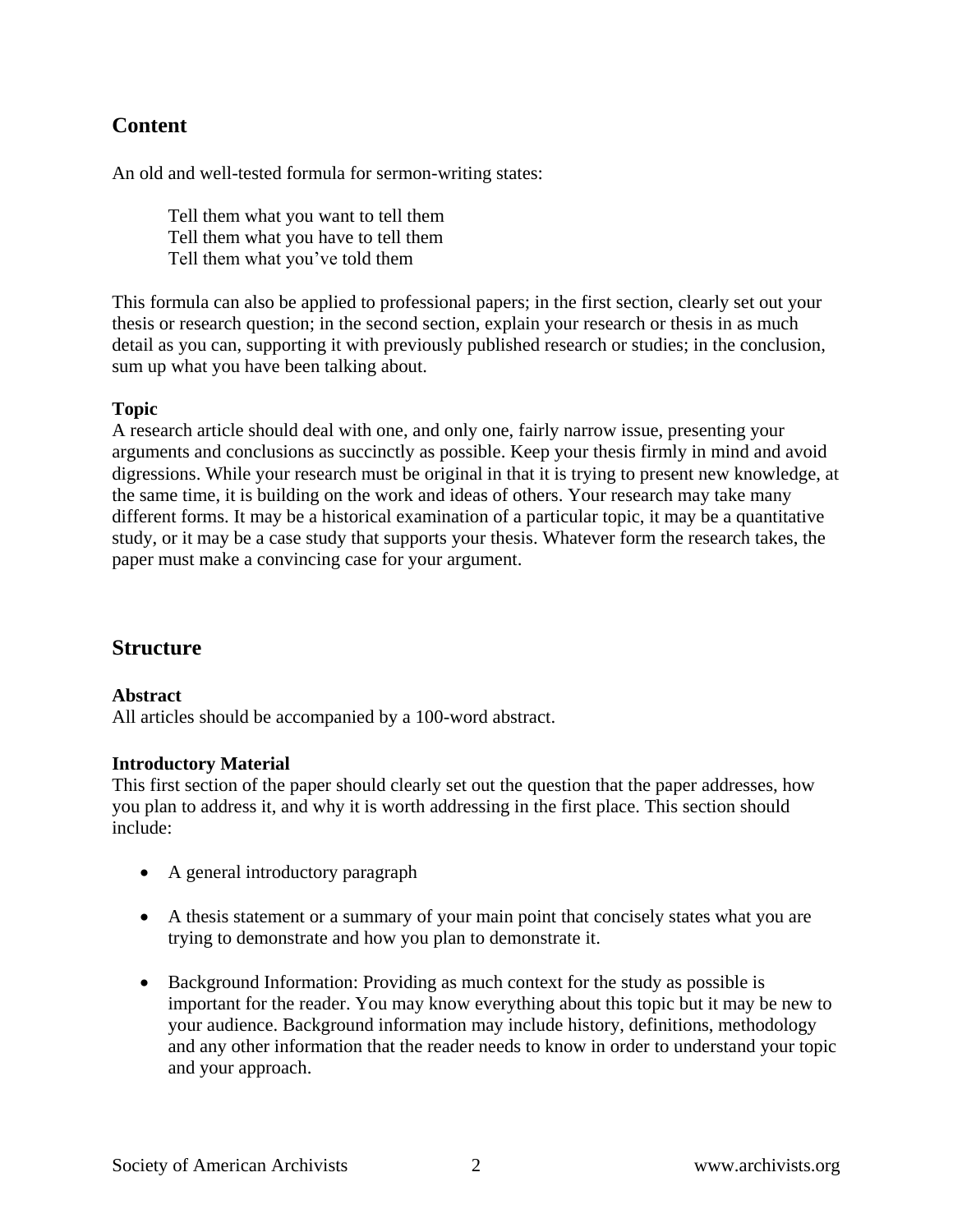### **Literature Review**

Scholarship is an iterative process. Research and studies that you publish are one brick in an ever-rising wall. Your brick will be placed upon the research of others and other researchers will then use your brick as a part of their base. Related literature provides context for your study and often demonstrates how a particular topic has developed within the discipline. You may also wish to replicate studies initiated by others. For these and other reasons it is essential to begin any research article with a review of the related literature. If you do not explicitly discuss how your scholarship relates to the scholarship of others, only those familiar with the literature will be able to understand how your work fits in with others. It is also easier for others to build upon your work if they have a better idea of the professional landscape into which your work fits.

## **Methodology**

Depending on the type of paper you are writing, you may want a section that describes your methodology or how you gathered or analyzed your data.

#### **Main body of the paper**

This is the meat of the paper. Depending on the type of paper you are writing it could be the case study, the quantitative findings, the qualitative history, or the actual points of discussion.

One way to develop the body of the article is to develop an outline of headings and sub-headings. Beginning with an outline forces you to think through your entire article and can help you identify any holes in your presentation. Once you have the outline completed, you can then fill in the outline by adding text to the headings and subheadings.

## **Conclusion**

Depending on the nature of the paper, the conclusion could be a summary of findings or draw conclusions from the materials you have presented. The conclusion should flow logically from the rest of the essay, but it should be more than simply a restatement of what you have done. It might summarize the main points and could also suggest further research and investigation or a call to action.

# **Things to Avoid** <sup>2</sup>

**Contractions:** Words like "didn't," "couldn't," and "wouldn't" should not appear in professional writing. Use the full words instead.

**Passive Voice:** "Washington chopped down the cherry tree" is clearer and more concise than "The cherry tree was chopped down by George Washington." The former is simple and straightforward; the latter is wordy and clumsy. Passive voice often blurs responsibility and accountability and is frequently found in bureaucratic writing for these reasons. Occasionally you will have no choice but to use passive—for instance, when the subject of the sentence is unknown—but in most cases you should use the active voice.

 $\overline{a}$ <sup>2</sup> This section is adapted "Guidelines for Writing Scholarly Papers."